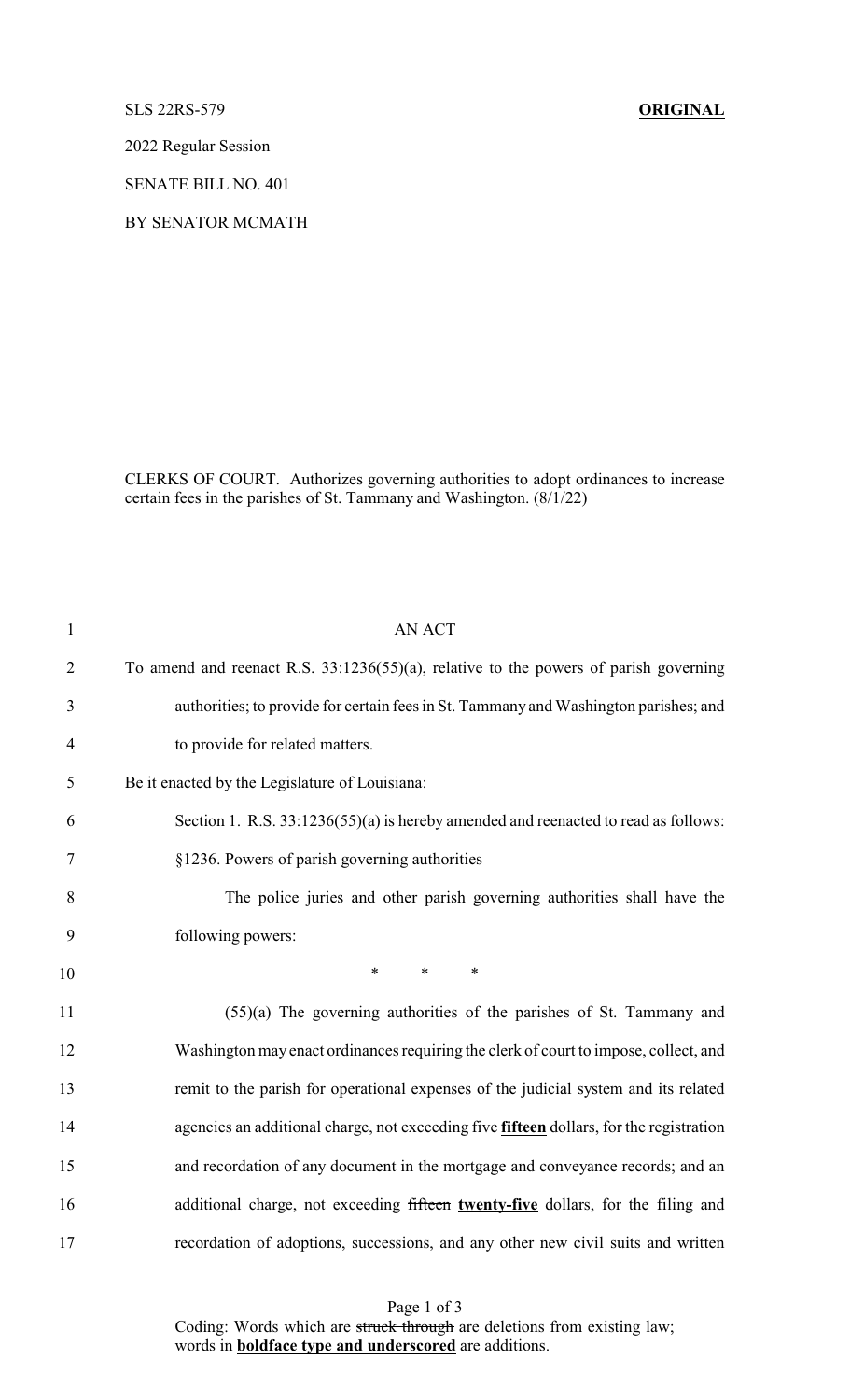motions for hearings filed in or with the clerk of court's office. No additional charge shall be made for criminal court filings, civil court filings in forma pauperis, oaths of office, U.C.C. filings, sheriff's commissions, marriage licenses, notary or appearance bonds, or any other filing for which no filing fee is charged. The clerk of court may retain five percent of such additional charge to defray costs associated therewith. Additionally, the governing authorities of the parishes may enact ordinances requiring the sheriff to impose, collect, and remit to the parish for operational expenses of the respective judicial system and its related agencies such additional charge, not exceeding five **fifteen** dollars, for each tax certificate issued or filed by the sheriff of the parish. The charges authorized in this Subparagraph shall be in addition to all other charges authorized by law. 12 **\*** \* \* \*

> The original instrument and the following digest, which constitutes no part of the legislative instrument, were prepared by Alan Miller.

## DIGEST

SB 401 Original 2022 Regular Session McMath

Present law authorizes the governing authorities of the parishes of St. Tammany and Washington to enact ordinances requiring the clerk of court to impose, collect, and remit to the parish for operational expenses of the judicial system and its related agencies an additional charge, not exceeding \$5, for the registration and recordation of any document in the mortgage and conveyance records.

Proposed law authorizes the governing authorities to increase the fee provided for in present law from \$5 to \$15.

Present law authorizes the governing authorities to enact ordinances requiring the clerk of court to impose, collect, and remit to the parish for operational expenses of the judicial system and its related agencies an additional charge not exceeding \$15, for the filing and recordation of adoptions, successions, and any other new civil suits and written motions for hearings filed in or with the clerk of court's office.

Proposed law authorizes the governing authorities to increase the fee provided for in present law from \$15 to \$25.

Present law authorizes the governing authorities to enact ordinances requiring the sheriff to impose, collect, and remit to the parish for operational expenses of the respective judicial system and its related agencies such additional charge, not exceeding \$5, for each tax certificate issued or filed by the sheriff of the parish.